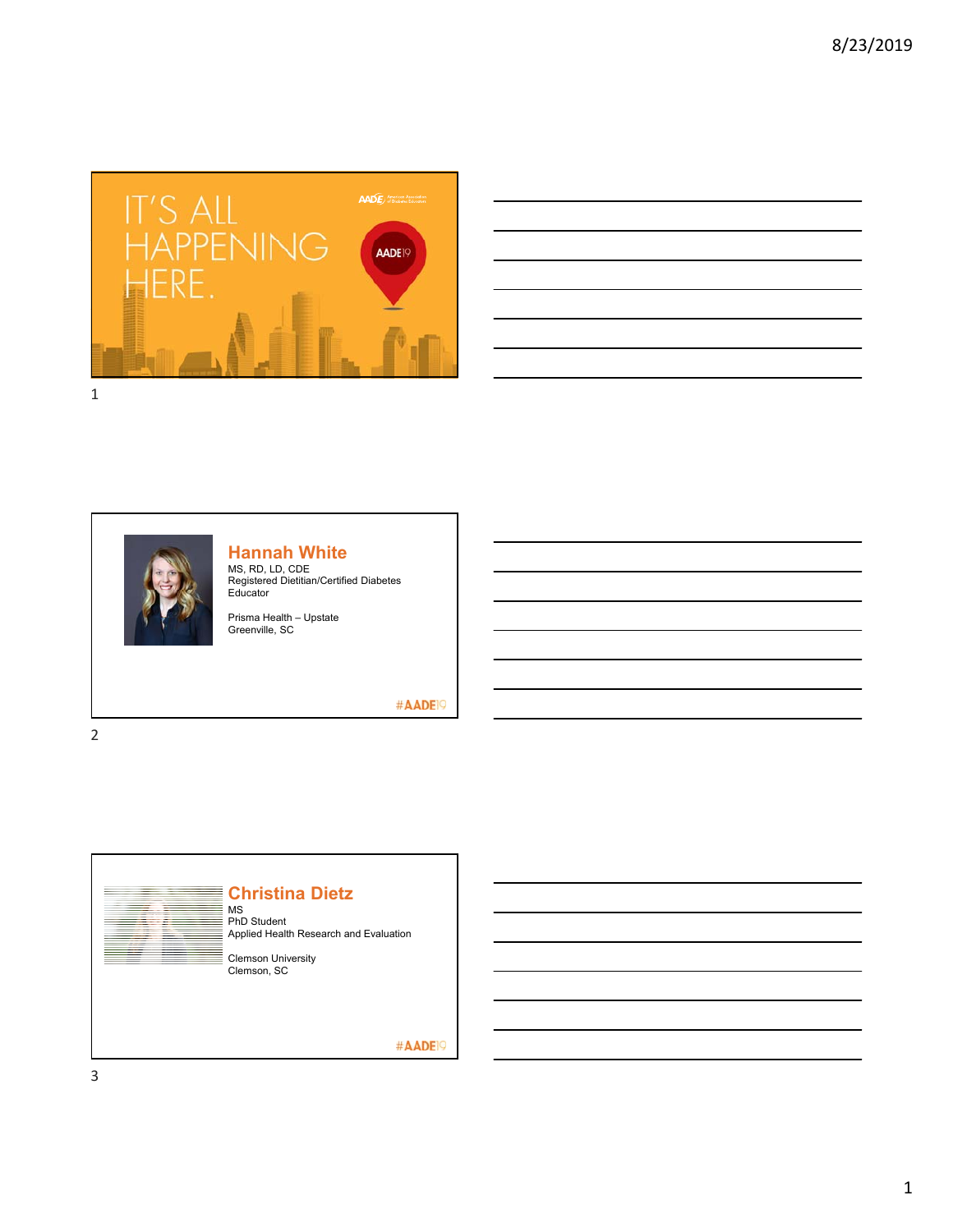# **A Multidisciplinary Community Collaboration to Deliver DPP**

#AADE<sup>19</sup>

4

## **Disclosure to Participants**

- 
- Notice of Requirements For Successful Completion Please refer to learning goals and objectives Learners must attend the full activity and complete the evaluation in order to claim continuing education credit/hours
- Conflict of Interest (COI) and Financial Relationship Disclosures:<br>- Presenter: Hannah White, MS, RD, LD, CDE No CO/Financial Relationship to disclose<br>- Presenter: Christina Dietz, MS No CO//Financial Relationship to
- 
- Non-Endorsement of Products: Accredited status does not imply endorsement by AADE, ANCC, ACPE or CDR of any commercial products displayed in conjunction with this educational activity • Off-Label Use:
- Participants will be notified by speakers to any product used for a purpose other than for which it was approved by the Food and Drug Administration.

#AADE<sup>19</sup>

5

### **Learning Objectives:**

- 1. Describe what DPP is and how to disseminate in a variety of settings
- 2. Identify partners for implementation of community-based programs
- 3. Demonstrate conceptual understanding of unique collaboration frameworks for sustainability of community-based programs

#AADE<sup>19</sup>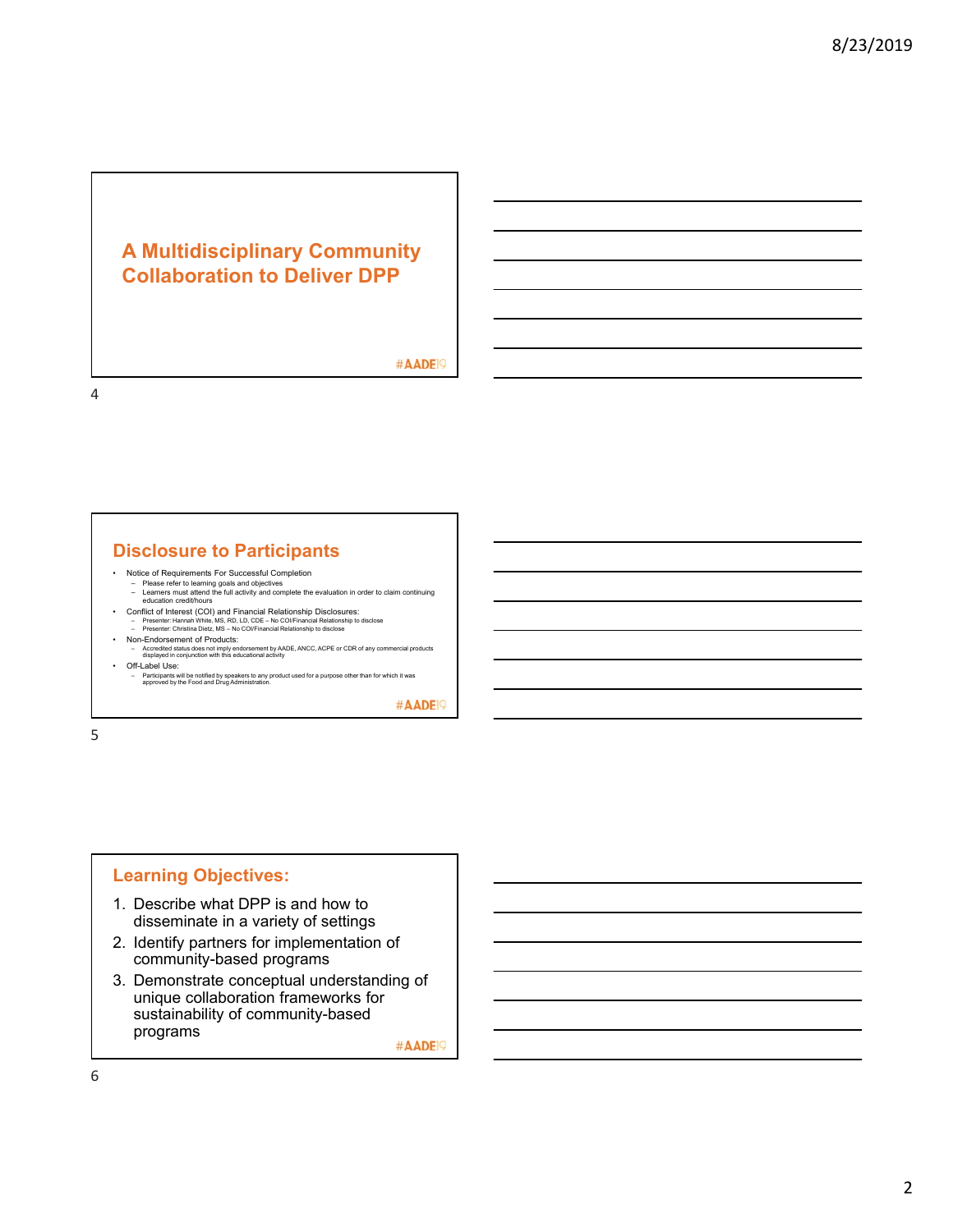

### **Prisma Health DPP**

## **PREVENTT2**

3

- Prisma Health: self-insured health system
- First cohort was initiated with SC Department of Health and Environmental Control (SC DHEC) partial funding • Became covered health benefit for
- employees with evidence and cost calculation support from American Medical Association (AMA)

#AADE<sup>19</sup>

8

#### **Collaboration Background**

- Greenville Health Authority (GHA) funding opportunity
- Clemson University submitted proposal for community-based diabetes management and Prisma Health submitted for DPP
- GHA recommended the two entities collaborate in diabetes prevention and management

#AADE<sup>19</sup>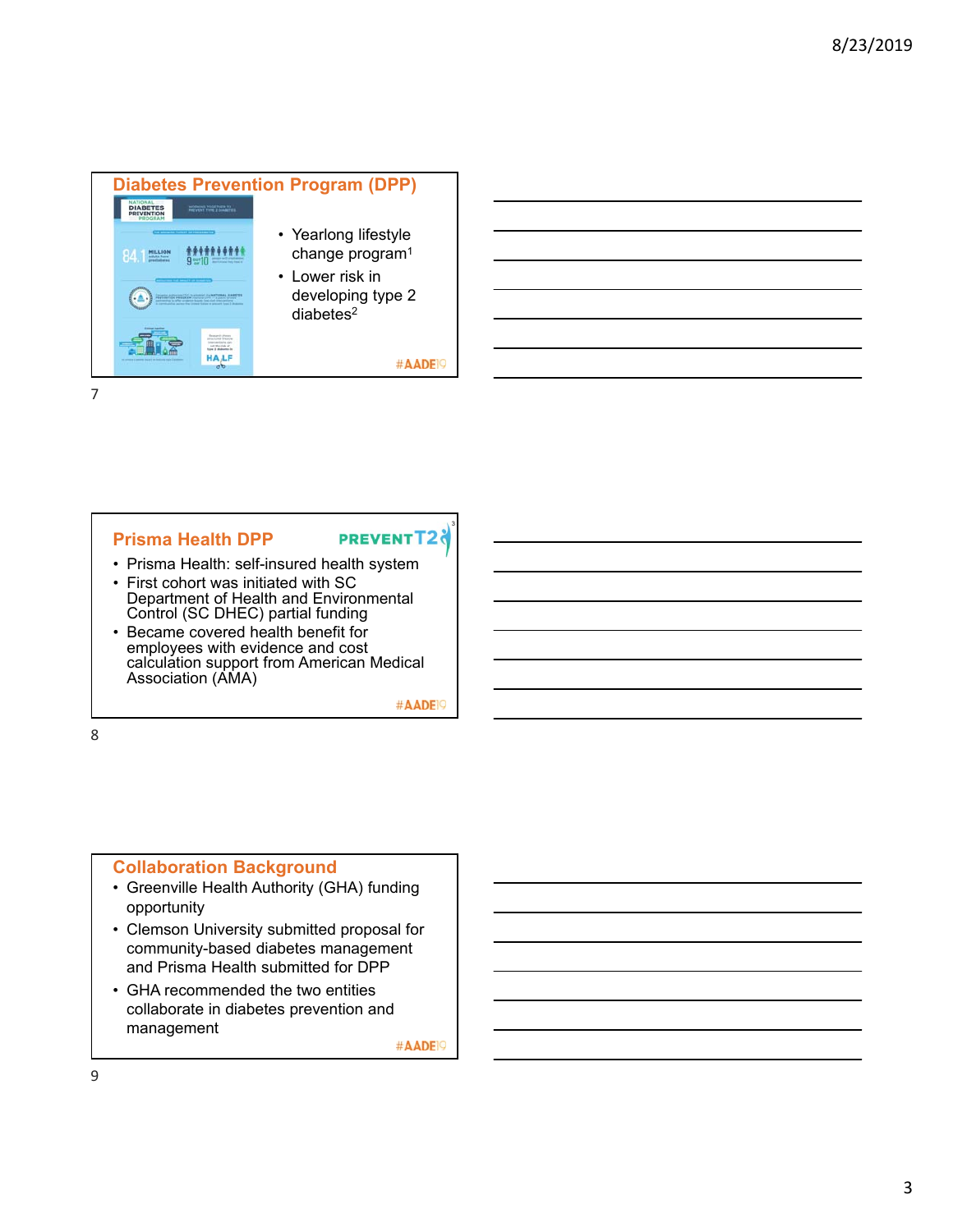



10





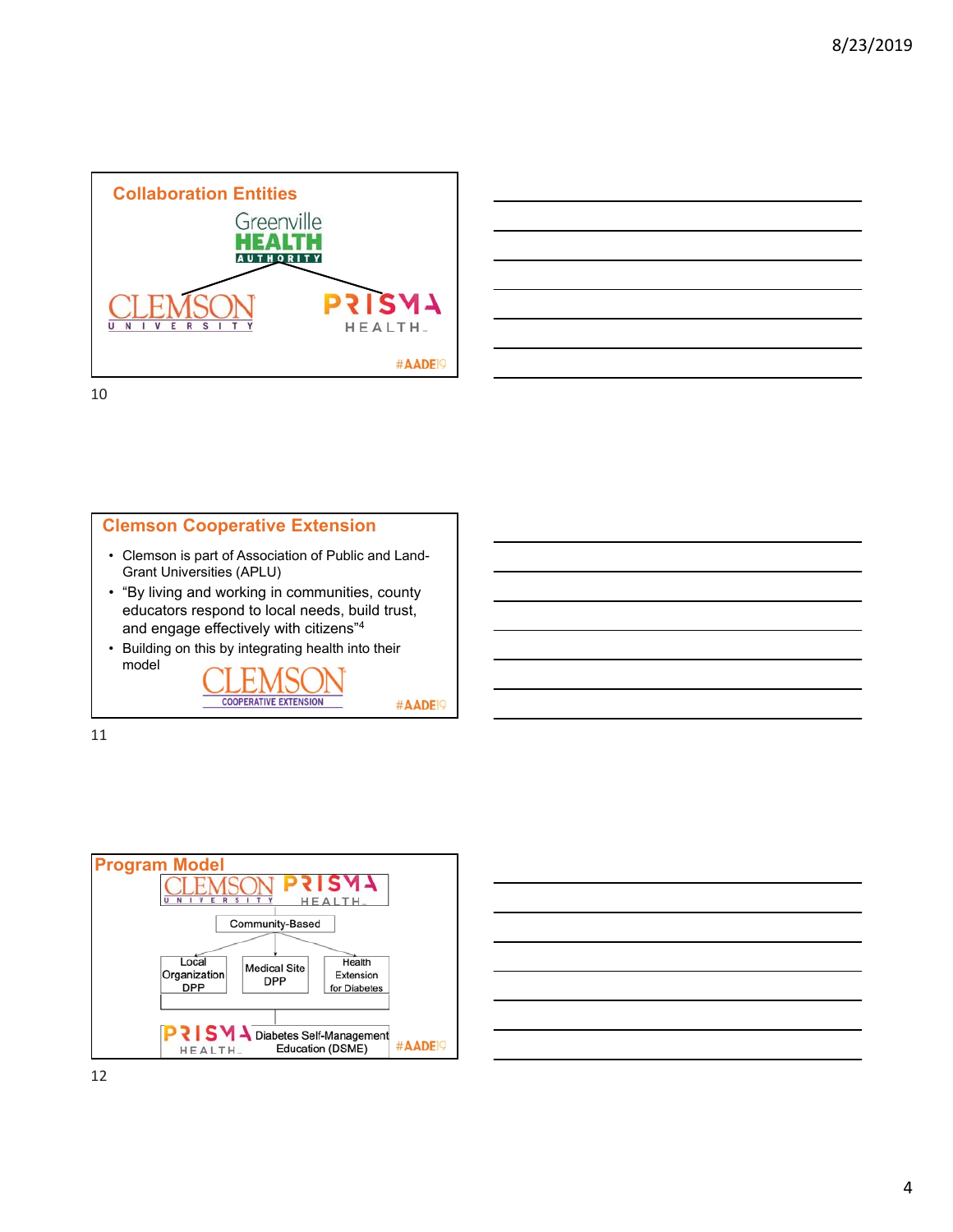## **Collaboration Strengths and Program Uniqueness**

- Traditional DPP:
	- Minimum of 22 touchpoints – CDC-Approved
	- Lifestyle Coach training
- In-person classes with greater number

• Our DPP:

- of touchpoints – Bachelor's educated
- Lifestyle Coach – Content specific

training

#AADE<sup>19</sup>

13

## **Collaboration Strengths and Program Uniqueness**

- Utilizing the AADE Competency levels
	- CDEs for clinical oversight
	- Paraprofessional led cohorts
- Select evaluation team members have undergone prediabetes/diabetes content specific training

#AADE<sup>19</sup>

14

## **Collaboration Strengths and Program Uniqueness**

- RD/CDE attends one nutrition-related session
- Connection to clinical care, as needed
	- Establishing primary care provider
	- DSME
	- Medical Nutrition Therapy

#AADE<sup>19</sup>